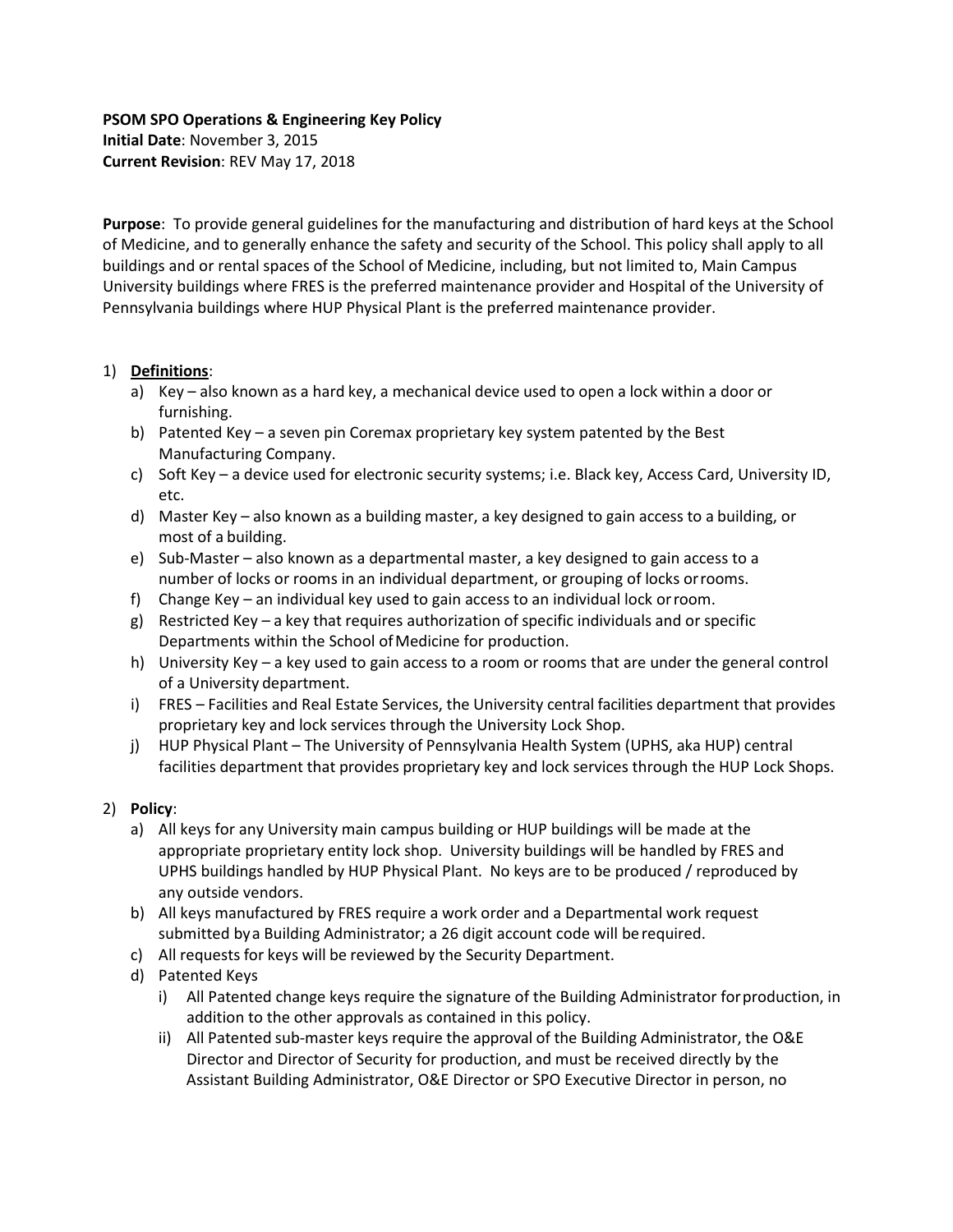substitutions allowed.

- iii) All Patented building master keys require the approval of the O&E Director and Director of Security for production, and must be picked up or delivered directly to the O&E Director in person. In absence of the O&E Director, the Executive Director of Space Planning and Operations may act on their behalf, no other substitutions will be allowed.
- iv) All Patented keys shall be serial numbered by the FRES O&M Lock Shop as follows: MMYY‐ NNN, four numbers a dash andthree numbers. The MM is for the month; i.e. 01=January, 12=December; YY is for the year; i.e. 15=2015, 17=2017; and XXX is a number sequence in that month; i.e. 001 first key produced, 002 second key produced, etc. O&E will maintain the distribution and inventory logs of all patented master and sub-master keys.
- e) General (non-patented) Keys
	- i) All building master keys require the approval of the Building Administrator, the O&E Director and Director of Security for production, and must be picked up or delivered directly to the Assistant Building Administrator in person.
	- ii) All building sub‐master or change keys require the approval of the Building Administrator and O&E Director and Director of Security, and must be picked up or delivered directly to the Assistant BuildingAdministrator.
	- iii) Production of restricted keys will be under the general management of the applicable Department within the School of Medicine having jurisdiction; i.e. Security, Morgue, PMAC, etc. FRES Lock Shop will maintain a listing of such restricted keys.
	- iv) Production of University keys will be under the policies, procedures and general management of the applicable department within the University having jurisdiction; i.e. EHRS, FRES, etc. FRES Lock Shop will maintain a listing of such university keys.
	- v) Keys for furnishings, cabinets, etc. may be procured from approved outside vendors as appropriate.
	- vi) Soft key control systems are beyond the scope of this policy and under the purview of the Security Department at the School of Medicine and/or the Hospital of the University of Pennsylvania.
- f) The Security Department and the Director of Security are exempt from this policy and may request keys at their sole and exclusive discretion.

## **3) Key Management**

- a) General Key Request Procedure
	- i) Standard key request (not project related) will be addressed through a departmental work request, complete with a budget code, to the Assistant BA. Assistant BA will send request to PSOM Security for approval and, once approval is received, will create the work request for the lock shop. Allow 2 business day window for work request processing.
	- ii) Keys can be received by the Assistant BA, Project Liaison or O&E Director, unless otherwise approved by O&E Director in writing.
	- iii) Keys will be inventoried upon receipt by the Assistant BA. The requestor will then be contacted and advised the keys are available for pick-up at SPO reception desk. Recipient will sign inventory book for proof of receipt at time of pick-up.
	- iv) Any extra keys will be maintained in PSOM inventory.
	- v) Keys not picked up within 30 days of notification may be returned to the lock shop and require reordering.
	- vi) Occupants may not request keys directly from FRES or HUP without the appropriate work request paperwork.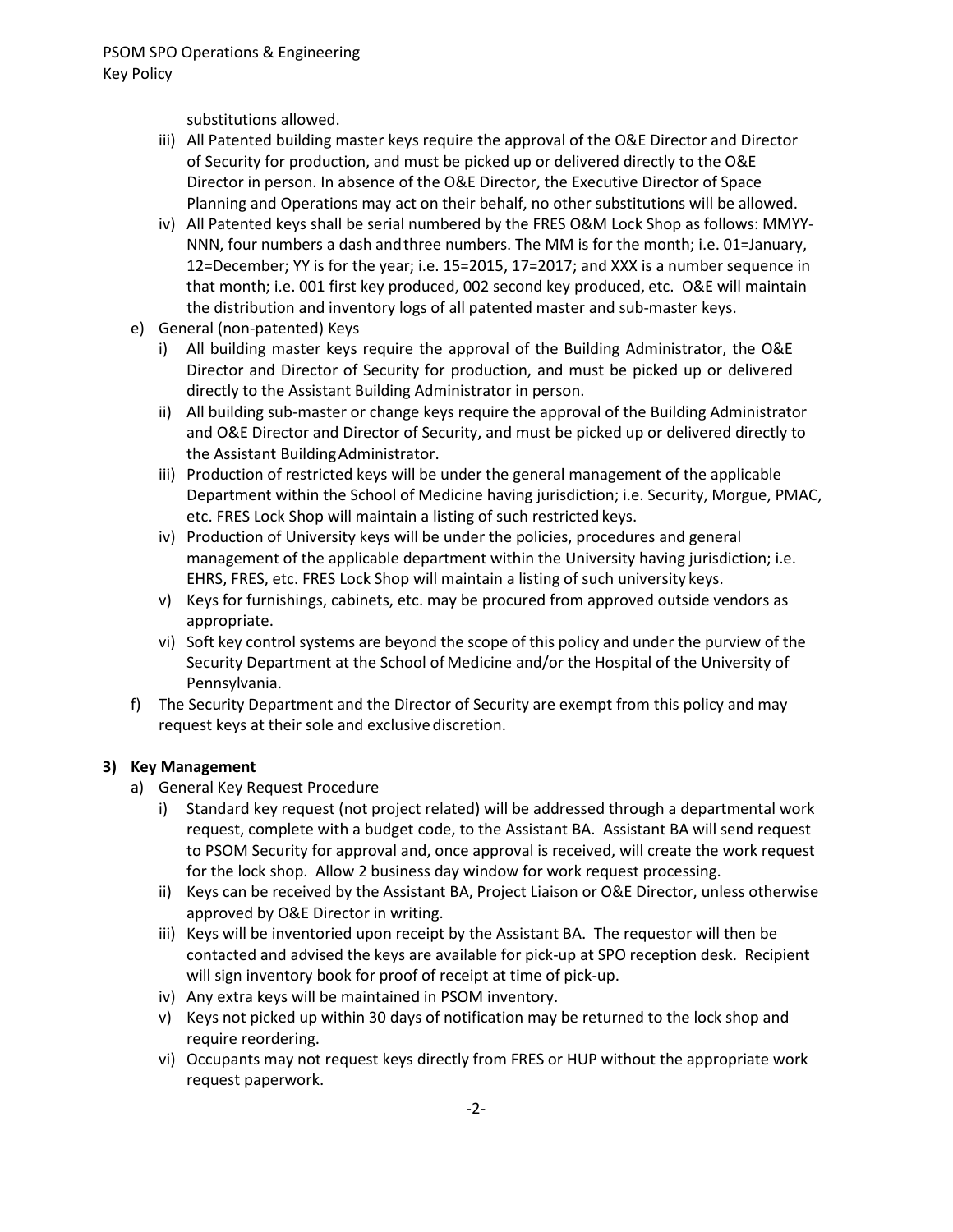- vii) Occupants who have received approved key requests and have an emergent need may go directly to the Lockshop during working hours for change key requests only.
- viii) Occupants should allow a 24-hour minimum turnaround on such paperwork requests from O&E.
- ix) The FRES Lockshop can provide a key in the event of an emergency, but SPO O&E Director must be notified verbally at time of emergency and the transaction documented in writing.
- x) In general, unless there are mitigating circumstances, replacement of keys and any necessary recoring is the responsibility of the key holder and key holder's organization.
- b) Project Key Request Procedure
	- i) SPO PDC project team is responsible for reclaiming all keys from vacated areas when such spaces are part of a capital project. Keys are to be gathered, identified with basic area where keys were removed from (i.e. building and floor number) and given to SPO O&E Assistant BA. Assistant BA will then return to SPO key inventory and update documents.
	- ii) Key requests will be submitted to the Assistant BA, with a budget code and appropriate departmental work request, as early in the project process as possible. Assistant BA will send request to PSOM Director of Security for approval and, once approval is received, will create the work request for the lock shop.
	- iii) Quantity of keys requested should match individual room occupancy, unless otherwise requested for specific areas. Additional and duplicate keys should be limited as much as practical.
	- iv) Key distribution
		- (1) Project keys can be received by the Assistant BA, Project Liaison or O&E Director, unless otherwise approved by O&E Director in writing.
		- (2) Assistant BA will inventory keys received from Lock Shop and provide to PDC Project Team for distribution among Occupants. PDC will be responsible for logging what is distributed to each occupant and provide that inventory and balance of undistributed keys back to Assistant BA. Assistant BA will update master inventory documents and storage.
	- v) Project patented keys should follow the Patented Key process outlined in Section 2.d with respect to numbering and receipt by SPO Staff.
- c) Inventory
	- i) SPO Assistant BA will maintain both the inventory log and physical inventory of keys and the history of all key requests. This includes all keys distributed, returned to inventory or never picked up.
	- ii) SPO Director will maintain master inventory of all SPO keys, including O&E Staff key rings and O&E lock box
- *d)* Roles & Responsibility
	- i) SPO O&E Assistant BA will manage the key requests, maintain the inventory and log, manage the security approval process, assist with key distribution, pick up keys from Lock Shop, manage key pick up process for standard, non-project requests
	- ii) SPO O&E Project Liaison will be the back-up for Assistant BA as needed and can perform all functions. Can also pick up key requests from Lock Shop
	- iii) O&E Director will maintain the O&E Staff key inventory and can pick up keys from the Lock Shop.
	- iv) PSOM Security will approve all key requests
	- v) Building Administrators will ensure Occupant key requests are submitted with the proper